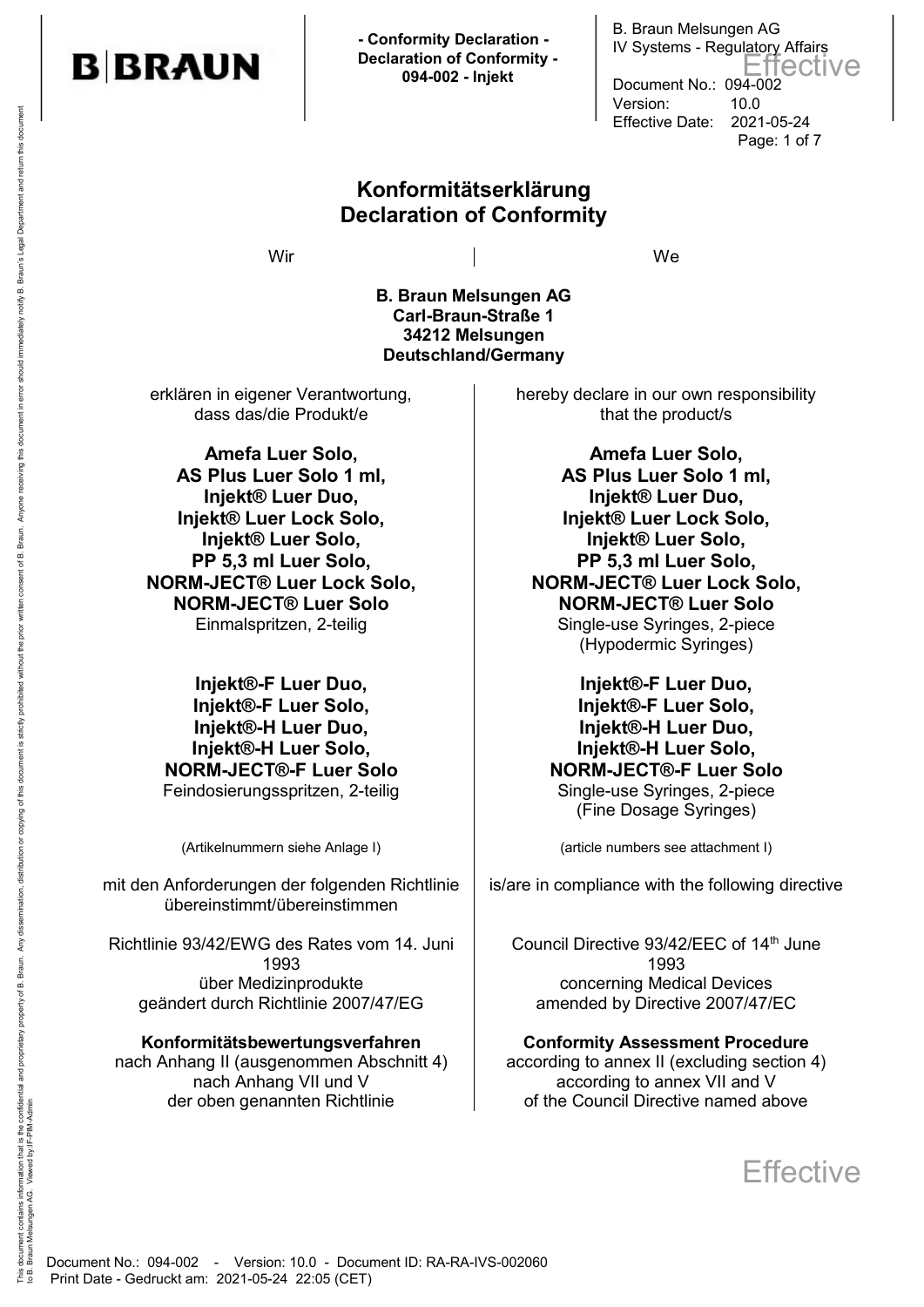# **BBRAUN**

 **- Conformity Declaration - Declaration of Conformity - 094-002 - Injekt**

B. Braun Melsungen AG IV Systems - Regulatory Affairs Document No.: 094-002 Version: 10.0 Effective Date: 2021-05-24 Page: 2 of 7 Effective

**Klassifizierung**  gemäß Anhang IX der oben genannten Richtlinie Klasse IIa Klasse I steril Messfunktion

TÜV SÜD Product Service GmbH Ridlerstraße 65 80339 München **Deutschland** Kennnummer 0123

**Datum der ersten CE-Kennzeichnung** | Date of first CE-marking 1996-03 1996-03

**Classification**  according to annex IX of the Council Directive named above Class IIa Class I sterile measuring function

**Benannte Stelle Notified Body** TÜV SÜD Product Service GmbH Ridlerstraße 65 80339 München **Germany** Identification number 0123

**Gültig bis Valid until** 2024-05-26 2024-05-26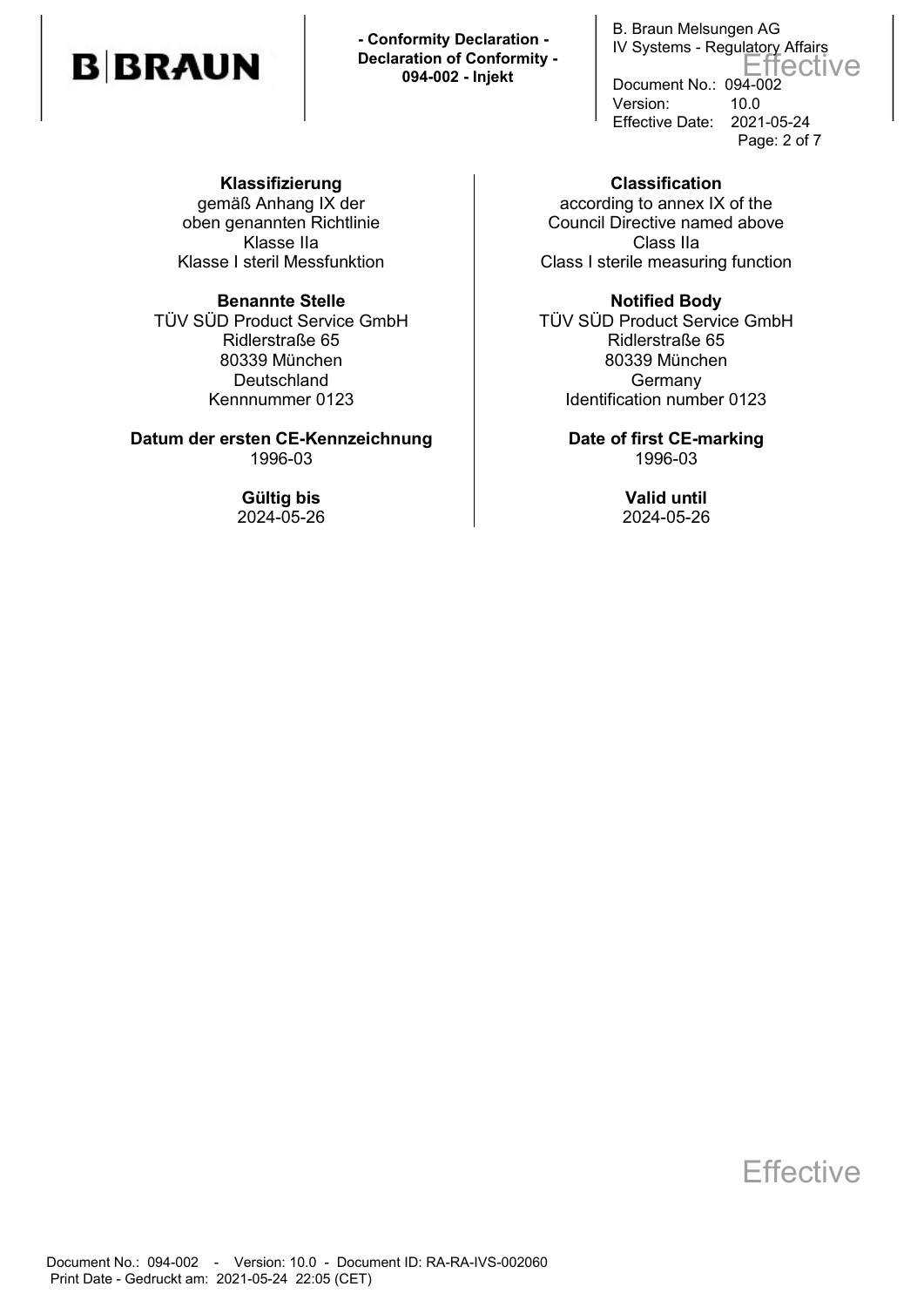## **B**BRAUN

 **- Conformity Declaration - Declaration of Conformity - 094-002 - Injekt**

B. Braun Melsungen AG IV Systems - Regulatory Affairs Document No.: 094-002 Version: 10.0 Effective Date: 2021-05-24 Page: 3 of 7 Effective

## **Anlage I / Attachment I**

| Art.-Nr. / Art. No. | <b>Produktname / Product</b><br>name | <b>Klasse / Class</b>                                |
|---------------------|--------------------------------------|------------------------------------------------------|
| 4602200             | Amefa Luer Solo                      | I steril Messfunktion / I sterile measuring function |
| 4602218             | Amefa Luer Solo                      | I steril Messfunktion / I sterile measuring function |
| 4602226             | Amefa Luer Solo                      | I steril Messfunktion / I sterile measuring function |
| 4602234             | Amefa Luer Solo                      | I steril Messfunktion / I sterile measuring function |
| 4606027V            | Injekt® Luer Solo                    | I steril Messfunktion / I sterile measuring function |
| 4606027V-03         | Injekt® Luer Solo                    | I steril Messfunktion / I sterile measuring function |
| 4606051V            | Injekt® Luer Solo                    | I steril Messfunktion / I sterile measuring function |
| 4606051V-03         | Injekt® Luer Solo                    | I steril Messfunktion / I sterile measuring function |
| 4606058             | PP 5,3 ml Luer Solo                  | I steril Messfunktion / I sterile measuring function |
| 4606108V            | Injekt® Luer Solo                    | I steril Messfunktion / I sterile measuring function |
| 4606108V-03         | Injekt® Luer Solo                    | I steril Messfunktion / I sterile measuring function |
| 4606205V            | Injekt® Luer Solo                    | I steril Messfunktion / I sterile measuring function |
| 4606205V-03         | Injekt® Luer Solo                    | I steril Messfunktion / I sterile measuring function |
| 4606701V            | Injekt® Luer Lock Solo               | I steril Messfunktion / I sterile measuring function |
| 4606710V            | Injekt® Luer Lock Solo               | I steril Messfunktion / I sterile measuring function |
| 4606728V            | Injekt® Luer Lock Solo               | I steril Messfunktion / I sterile measuring function |
| 4606736V            | Injekt® Luer Lock Solo               | I steril Messfunktion / I sterile measuring function |
| 4645021-03          | Injekt® Luer Duo                     | <b>Ila</b>                                           |
| 4645022C            | Injekt® Luer Duo                     | <b>Ila</b>                                           |
| 4645022V            | Injekt <sup>®</sup> Luer Duo         | <b>Ila</b>                                           |
| 4645023-03          | Injekt <sup>®</sup> Luer Duo         | <b>Ila</b>                                           |
| 4645024-03          | Injekt <sup>®</sup> Luer Duo         | <b>Ila</b>                                           |
| 4645049             | Injekt® Luer Duo                     | lla                                                  |
| 4645057C            | Injekt® Luer Duo                     | <b>Ila</b>                                           |
| 4645057V            | Injekt® Luer Duo                     | <b>Ila</b>                                           |
| 4645065C            | Injekt® Luer Duo                     | <b>Ila</b>                                           |
| 4645070             | Injekt® Luer Duo                     | <b>Ila</b>                                           |
| 4645103C            | Injekt® Luer Duo                     | <b>Ila</b>                                           |
| 4645103V            | Injekt® Luer Duo                     | <b>Ila</b>                                           |
| 4645122-03          | Injekt® Luer Duo                     | <b>Ila</b>                                           |
|                     |                                      | Effective                                            |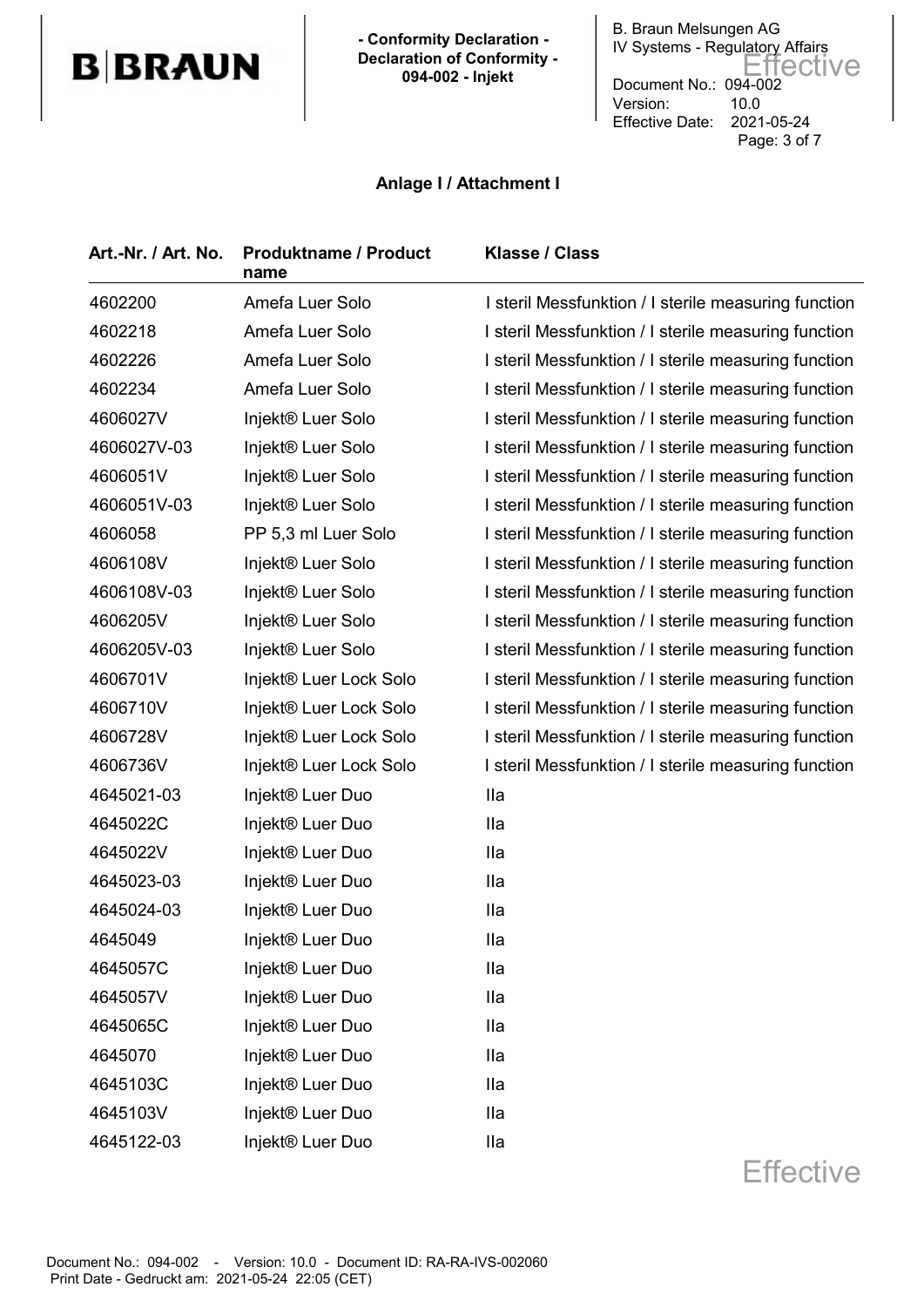## **B**BRAUN

 **- Conformity Declaration - Declaration of Conformity - 094-002 - Injekt**

B. Braun Melsungen AG IV Systems - Regulatory Affairs Document No.: 094-002 Version: 10.0 Effective Date: 2021-05-24 Page: 4 of 7 Effective

| Art.-Nr. / Art. No. | <b>Produktname / Product</b><br>name | Klasse / Class                                                                 |
|---------------------|--------------------------------------|--------------------------------------------------------------------------------|
| 4645200C            | Injekt <sup>®</sup> Luer Duo         | <b>Ila</b>                                                                     |
| 4645200V            | Injekt <sup>®</sup> Luer Duo         | <b>Ila</b>                                                                     |
| 4645200V-03         | Injekt <sup>®</sup> Luer Duo         | <b>Ila</b>                                                                     |
| 4647068             | Injekt <sup>®</sup> Luer Duo         | <b>Ila</b>                                                                     |
| 4647220             | Injekt <sup>®</sup> Luer Duo         | <b>Ila</b>                                                                     |
| 4647240-03          | Injekt® Luer Duo                     | <b>Ila</b>                                                                     |
| 9161450             | AS Plus Luer Solo 1 ml               | I steril Messfunktion / I sterile measuring function                           |
| 9166017V            | Injekt®-F Luer Solo                  | I steril Messfunktion / I sterile measuring function                           |
| 9166033V            | Injekt®-F Luer Duo                   | <b>Ila</b>                                                                     |
| 9166106V            | Injekt®-H Luer Solo                  | I steril Messfunktion / I sterile measuring function                           |
| 9166203V            | Injekt®-H Luer Solo                  | I steril Messfunktion / I sterile measuring function                           |
| 9166254V            | Injekt®-H Luer Solo                  | I steril Messfunktion / I sterile measuring function                           |
| 9166297             | Injekt®-H Luer Duo                   | <b>Ila</b>                                                                     |
| NJ-4606027          | NORM-JECT® Luer Solo                 | I steril Messfunktion / I sterile measuring function                           |
| NJ-4606027-02       | NORM-JECT <sup>®</sup> Luer Solo     | I steril Messfunktion / I sterile measuring function                           |
| NJ-4606051          | NORM-JECT® Luer Solo                 | I steril Messfunktion / I sterile measuring function                           |
| NJ-4606051-02       | NORM-JECT® Luer Solo                 | I steril Messfunktion / I sterile measuring function                           |
| NJ-4606067          | NORM-JECT® Luer Solo                 | I steril Messfunktion / I sterile measuring function                           |
| NJ-4606067-02       | NORM-JECT® Luer Solo                 | I steril Messfunktion / I sterile measuring function                           |
| NJ-4606108          | NORM-JECT® Luer Solo                 | I steril Messfunktion / I sterile measuring function                           |
| NJ-4606108-02       | NORM-JECT® Luer Solo                 | I steril Messfunktion / I sterile measuring function                           |
| NJ-4606110          | NORM-JECT® Luer Solo                 | I steril Messfunktion / I sterile measuring function                           |
| NJ-4606110-02       | NORM-JECT® Luer Solo                 | I steril Messfunktion / I sterile measuring function                           |
| NJ-4606205          | NORM-JECT® Luer Solo                 | I steril Messfunktion / I sterile measuring function                           |
| NJ-4606205-02       | NORM-JECT <sup>®</sup> Luer Solo     | I steril Messfunktion / I sterile measuring function                           |
| NJ-4606701          |                                      | NORM-JECT® Luer Lock Solo I steril Messfunktion / I sterile measuring function |
| NJ-4606701-02       |                                      | NORM-JECT® Luer Lock Solo I steril Messfunktion / I sterile measuring function |
| NJ-4606710          |                                      | NORM-JECT® Luer Lock Solo I steril Messfunktion / I sterile measuring function |
| NJ-4606710-02       |                                      | NORM-JECT® Luer Lock Solo I steril Messfunktion / I sterile measuring function |
| NJ-4606728          |                                      | NORM-JECT® Luer Lock Solo I steril Messfunktion / I sterile measuring function |
| NJ-4606728-02       |                                      | NORM-JECT® Luer Lock Solo I steril Messfunktion / I sterile measuring function |
| NJ-4606736          |                                      | NORM-JECT® Luer Lock Solo I steril Messfunktion / I sterile measuring function |
|                     |                                      | Effective                                                                      |

Document No.: 094-002 - Version: 10.0 - Document ID: RA-RA-IVS-002060 Print Date - Gedruckt am: 2021-05-24 22:05 (CET)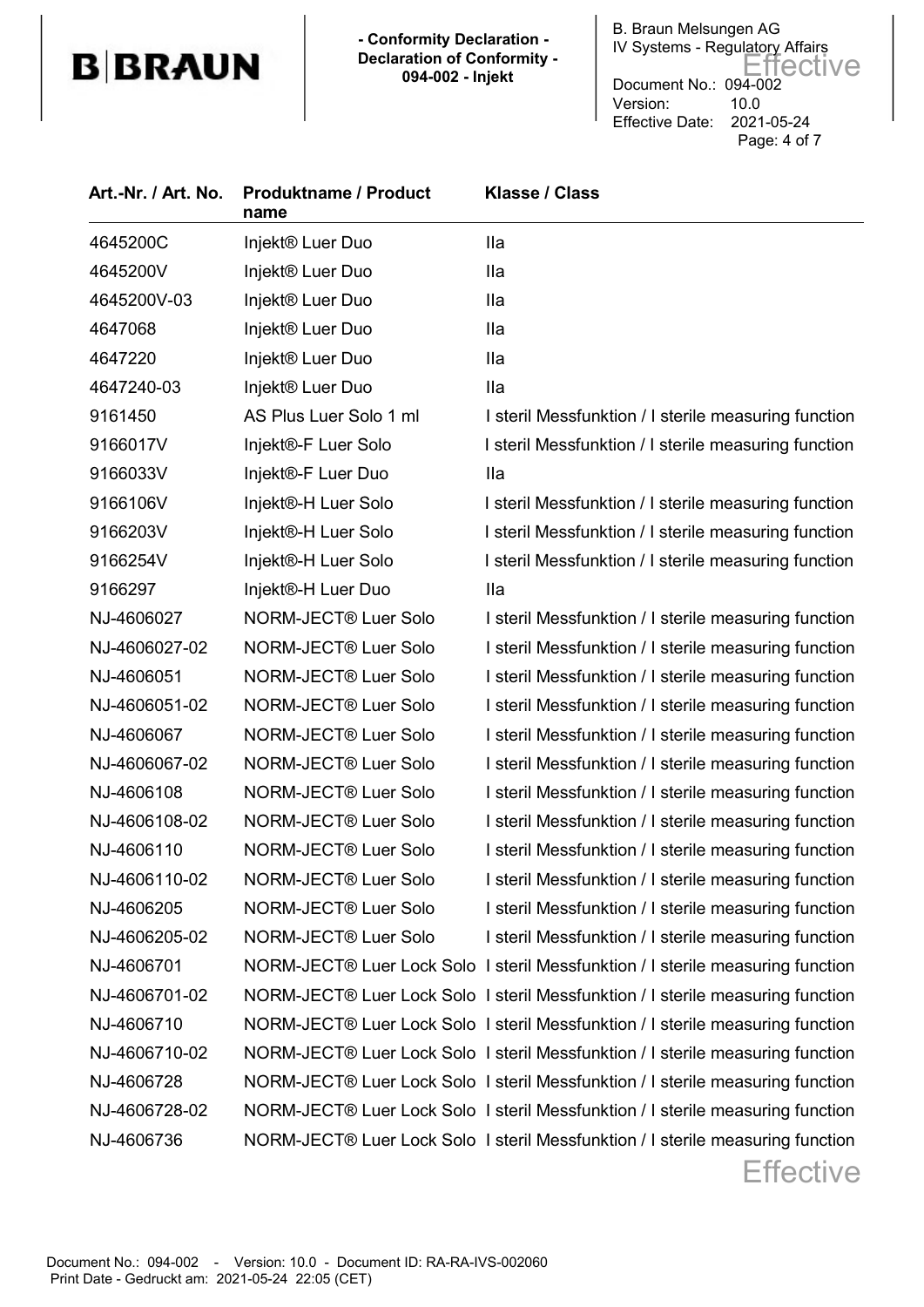

 **- Conformity Declaration - Declaration of Conformity - 094-002 - Injekt**

B. Braun Melsungen AG IV Systems - Regulatory Affairs Document No.: 094-002 Version: 10.0 Effective Date: 2021-05-24 Page: 5 of 7 Effective

|               | Art.-Nr. / Art. No. Produktname / Product<br>name | <b>Klasse / Class</b>                                                          |
|---------------|---------------------------------------------------|--------------------------------------------------------------------------------|
| NJ-4606736-02 |                                                   | NORM-JECT® Luer Lock Solo I steril Messfunktion / I sterile measuring function |
| NJ-4606755BMS |                                                   | NORM-JECT® Luer Lock Solo I steril Messfunktion / I sterile measuring function |
| NJ-9166017    | NORM-JECT®-F Luer Solo                            | I steril Messfunktion / I sterile measuring function                           |
| NJ-9166017-02 | NORM-JECT®-F Luer Solo                            | I steril Messfunktion / I sterile measuring function                           |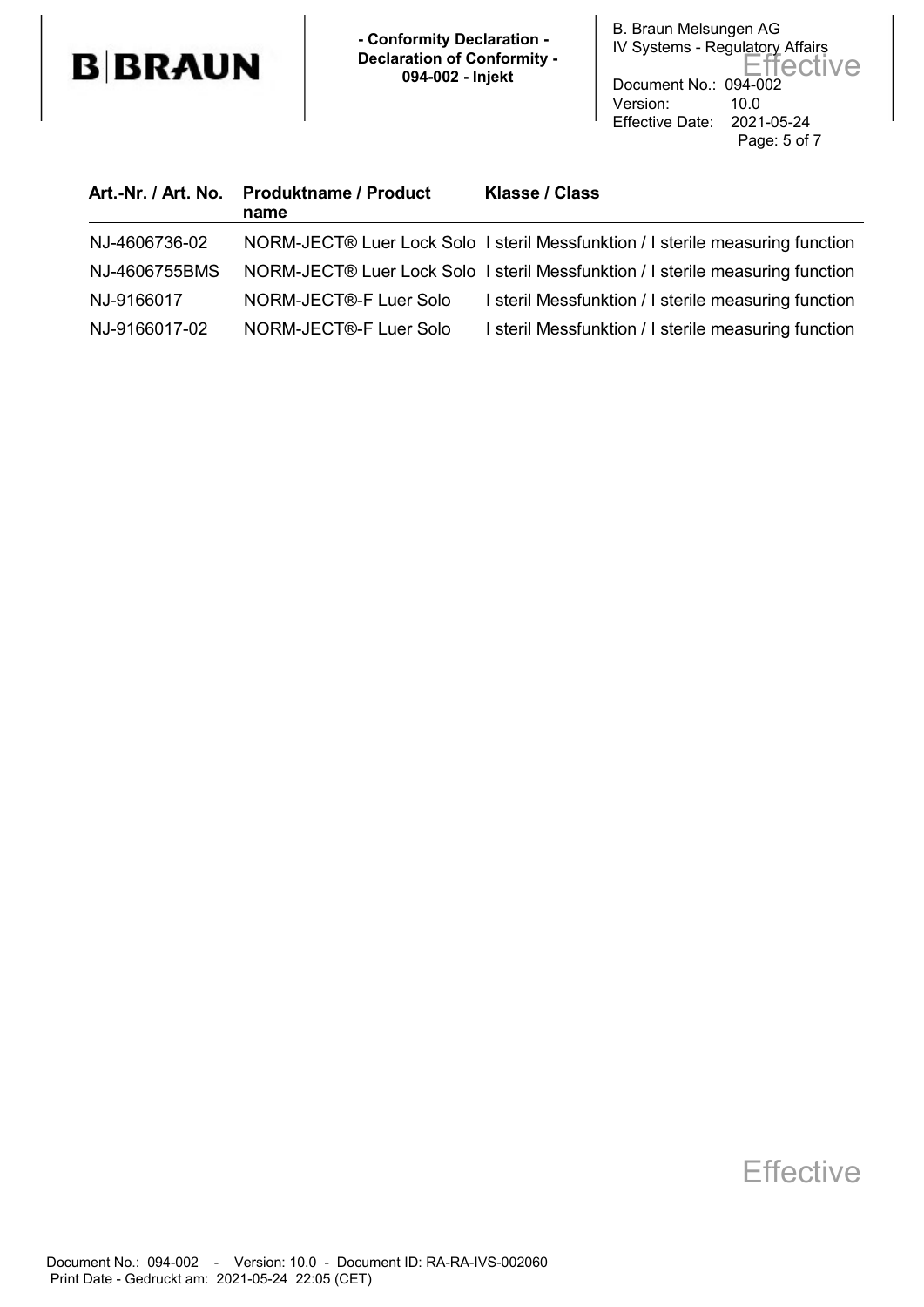

 **- Conformity Declaration - Declaration of Conformity - 094-002 - Injekt**

B. Braun Melsungen AG IV Systems - Regulatory Affairs Document No.: 094-002 Version: 10.0 Effective Date: 2021-05-24 Page: 6 of 7 Effective

## **Amendment Information**

| <b>Version</b>   | <b>Description of changes</b>                                                                                                                                                                                                                                                                                                                                      |
|------------------|--------------------------------------------------------------------------------------------------------------------------------------------------------------------------------------------------------------------------------------------------------------------------------------------------------------------------------------------------------------------|
| 6.0              | Update validity                                                                                                                                                                                                                                                                                                                                                    |
| $\overline{7.0}$ | Delete Out of Market art. no. 4647220-03, 4647222-03                                                                                                                                                                                                                                                                                                               |
| 8.0              | Delete Out of Market art. no. 4645030                                                                                                                                                                                                                                                                                                                              |
| 9.0              | Add art. no. NJ-4606755BMS                                                                                                                                                                                                                                                                                                                                         |
| 10.0             | Add art. no. NJ-4606027, NJ-4606027-02, NJ-4606051, NJ-4606051-02, NJ-<br>4606067, NJ-4606067-02, NJ-4606108, NJ-4606108-02, NJ-4606110, NJ-4606110-<br>02, NJ-4606205, NJ-4606205-02, NJ-4606701, NJ-4606701-02, NJ-4606710, NJ-<br>4606710-02, NJ-4606728, NJ-4606728-02, NJ-4606736, NJ-4606736-02, NJ-<br>9166017, NJ-9166017-02 previously covered by 092-300 |